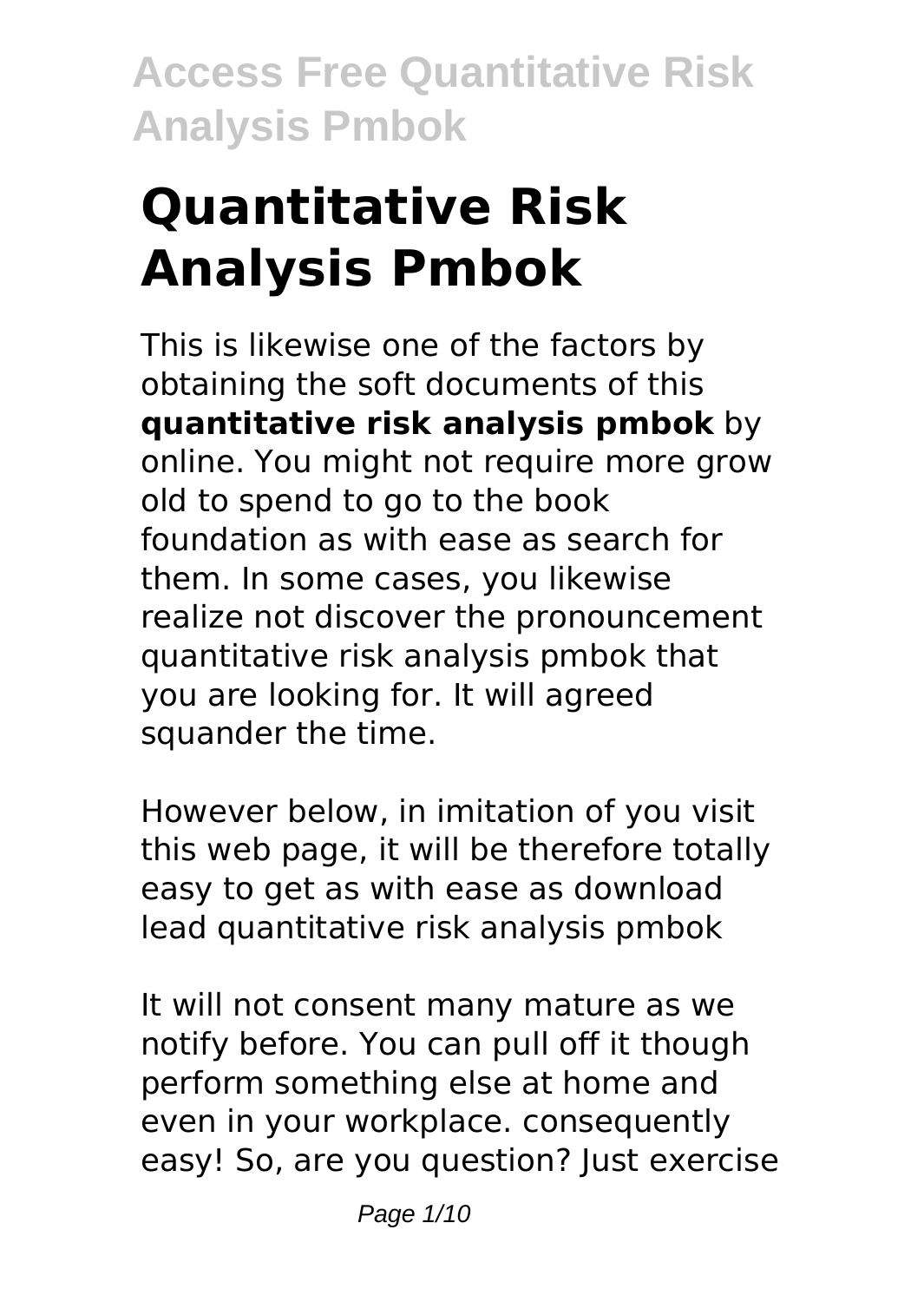just what we have enough money below as well as review **quantitative risk analysis pmbok** what you subsequently to read!

Both fiction and non-fiction are covered, spanning different genres (e.g. science fiction, fantasy, thrillers, romance) and types (e.g. novels, comics, essays, textbooks).

### **Quantitative Risk Analysis Pmbok**

Qualitative risk analysis is based on the subjective impression of stakeholders regarding the probability and impact of individual project risks. Quantitative risk analysis, on the other hand is based on the availability of high-quality objective data about the probability of those risks and objective data regarding their impact on the project baseline for scope, schedule, and cost.

### **6th Edition PMBOK® Guide: Process 11.3 Perform ...**

Perform Quantitative Risk Analysis Using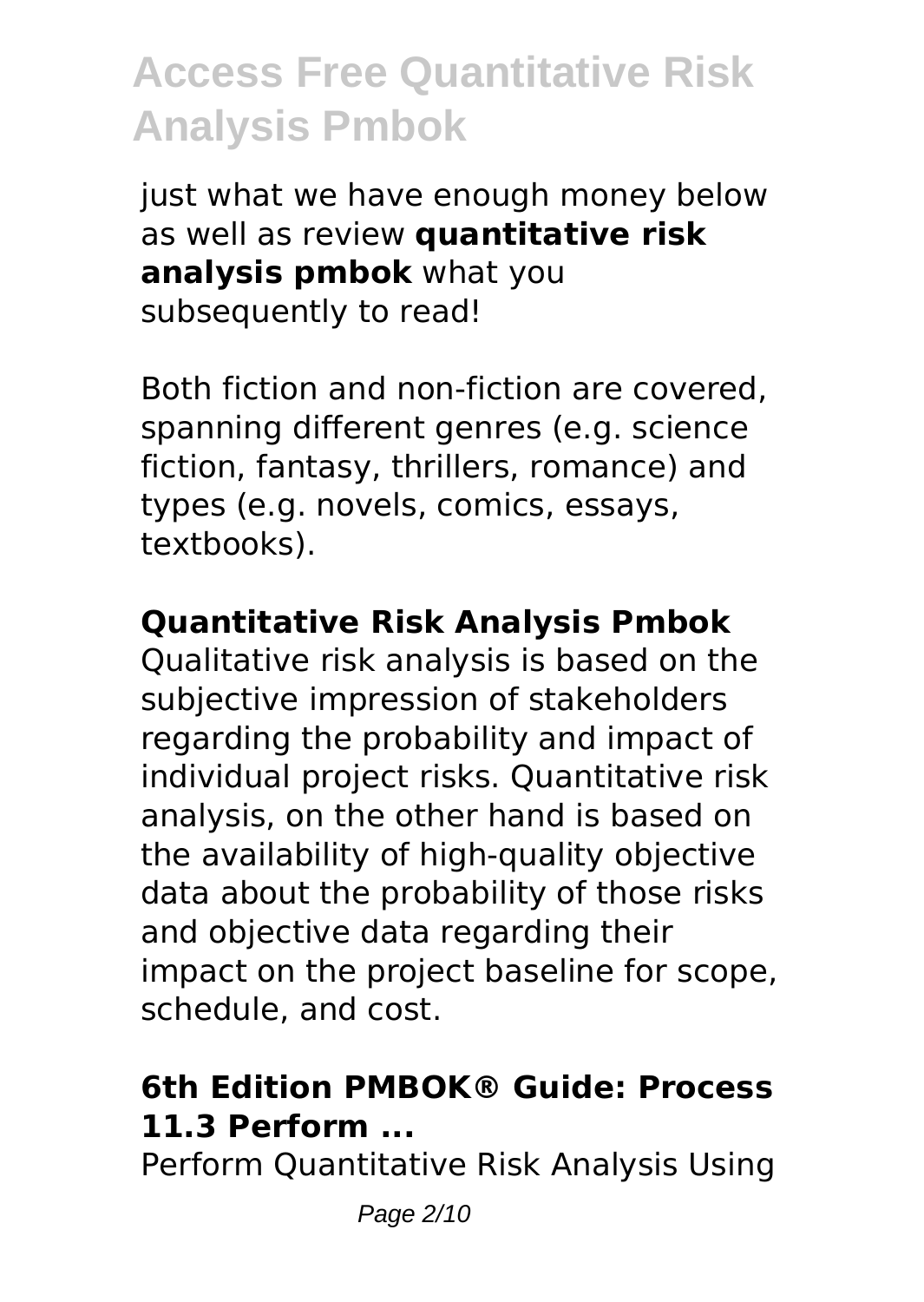the risk priorities established during the previous Qualitative Risk Analysis step, the impact on the project's schedule and budget are determined. Each task is assigned a probability estimate for various scenarios, say 90%, 50%, and 10% likelihood. A bell-curve style distribution can also be used.

#### **Project Risk Management According to the PMBOK**

Perform Quantitative Risk Analysis uses the probability distributions to characterize the risk's probability and impact. It also uses the project model (e.g., Schedule, cost estimate), mathematical and simulation tools to calculate the probability and impact.

#### **Difference between quantitative and qualitative risk analysis**

Quantitative Risk Analysis is defined in the fifth edition of the PMBOK Guide as the process of analyzing the risks numerically with the goal of identifying their effects on the project outcome. It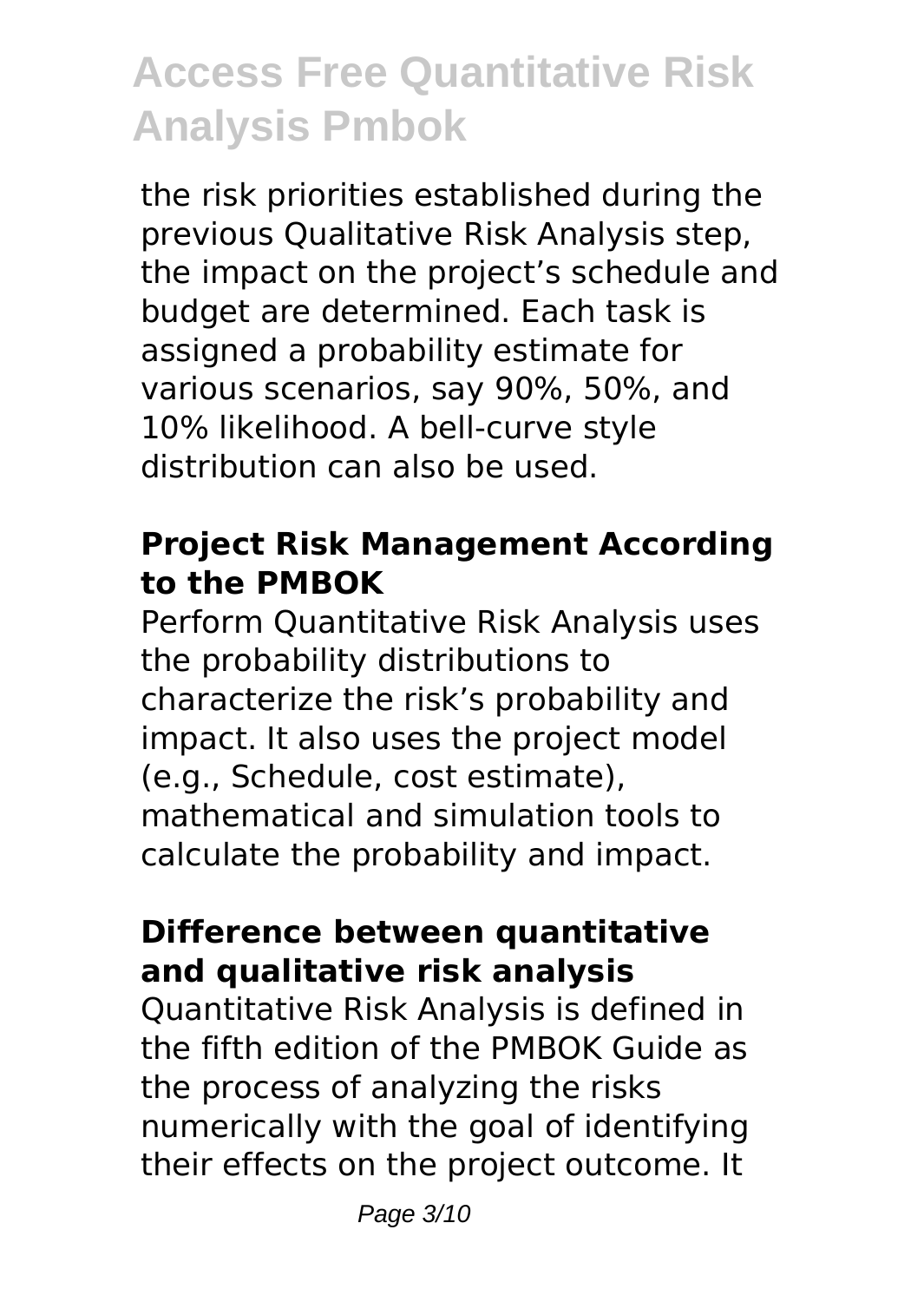involves assigning a quantitative or numerical rating to the risks that reflect the probability of its occurrence.

### **Quantitative and Qualitative Project Risk Analysis: How ...**

Specifically speaking, the concept of the qualitative risk analysis refers specifically to the project related process of performing a thorough and complete numeric analysis of the overall effect of the complete and total quantifiable amount of risks in the entirety of the predetermined list of project objectives that have been set forth by the project management team and or project management team leader.

### **Quantitative Risk Analysis - Project Management Knowledge**

The Perform Quantitative Risk Analysis is a project management process that numerically analyzes the effects of identified risks on the entire project objectives. The benefit of this process is that it creates information of the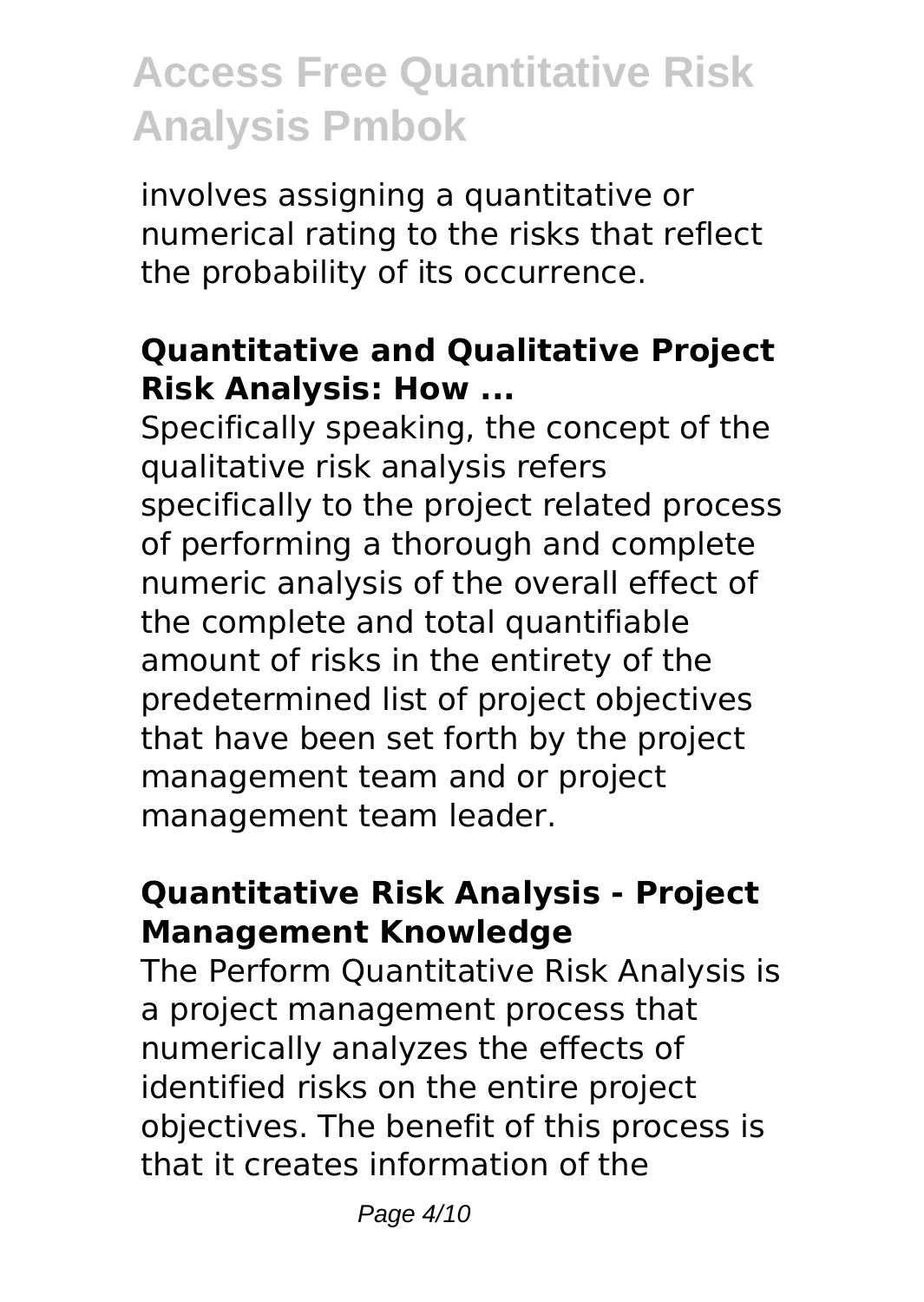quantitative risks to support the decisionmaking of project managers to minimize the uncertainty of the projects.

#### **Perform Quantitative Risk Analysis - Project Management ...**

In Project Risk Management, the Project Manager is required to carry out both Qualitative Risk Analysis and Quantitative Risk Analysis. While these two analysis processes are used in risk rating of all identified and significant risks, the PMBOK® Guide has listed Perform Qualitative Risk Analysis and Perform Quantitative Risk Analysis as two independent processes for Project Risk Management.

#### **Project Risk Management: Qualitative vs Quantitative ...**

Quantitative Risk Analysis. Although qualitative risk analysis is broadly used, whether enough data are available, the risk assessment can be performed through a quantitative risk analysis. Main advantages of a quantitative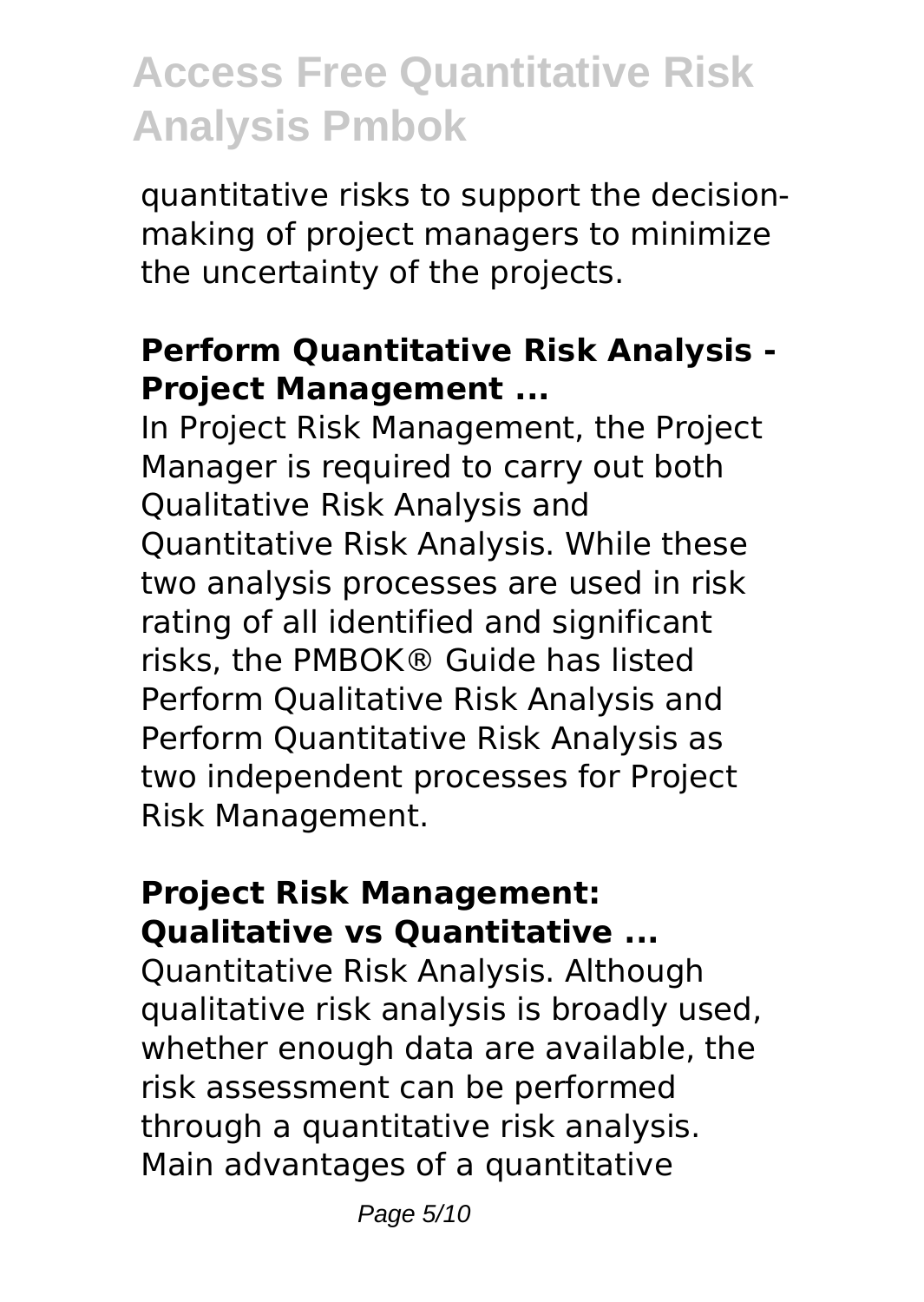approach are: Determine the probability of achieving a specific project objective

#### **How to link the qualitative and the quantitative risk ...**

As you're preparing for your PMI PMP exam, you'll want to understand the basics of qualitative risk analysis (QLRA) and quantitative risk analysis (QTRA), both processes that are part of the "Project Risk Management" knowledge area. While these two concepts sound similar and both use numbers in risk rating, they're not the same at all.

#### **PMP Prep: Qualitative vs. Quantitative Risk Analysis – MPUG**

While the assessment of risks in quantitative terms is usually preferred, it is sometimes neither practical nor possible. Qualitative risk assessment is cheaper and faster, and defines risk in terms of the severity of its impact and the likelihood of its occurrence. Levels of impact and likelihood can be combined into a risk matrix to obtain a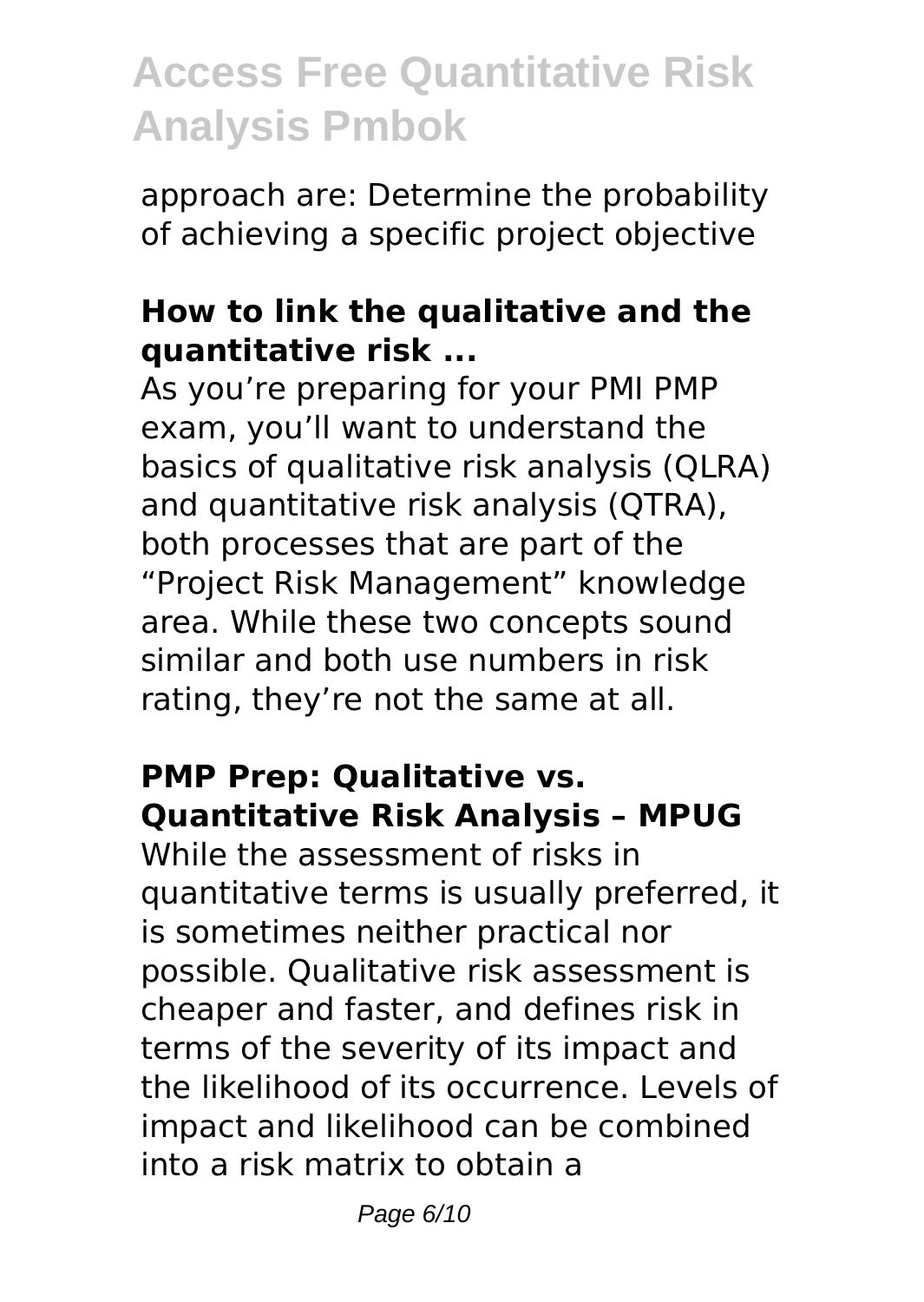measurement of a risk's severity level.

### **Qualitative risk assessment - PMI**

A quantitative risk analysis is a further analysis of the highest priority risks during a which a numerical or quantitative rating is assigned in order to develop a probabilistic analysis of the project.

### **Qualitative Risk Analysis vs Quantitative Risk Analysis**

5th Edition PMBOK Guide®–Chapter 11: Quantitative Risk Analysis and Modeling Techniques Posted on August 6, 2013by Jerome Rowley Out of the six processes devoted to risk management in the 5th Edition of the PMBOK® Guide, five of them are planning processes and one is in the monitoring & controlling process group.

### **5th Edition PMBOK Guide®–Chapter 11: Quantitative Risk ...**

Qualitative risk analysis is a quick way of determining the significance of your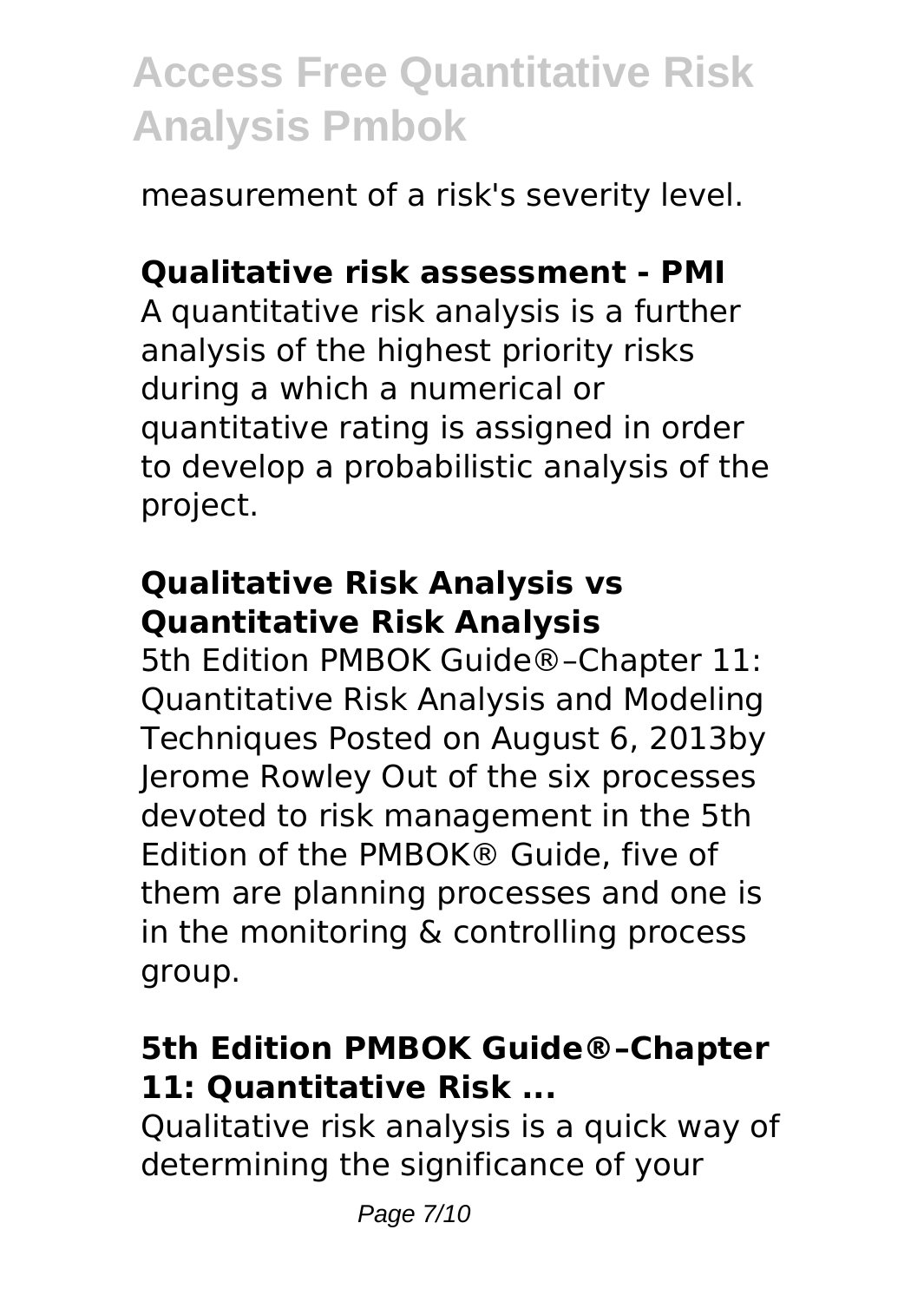risks. One of the most common ways to perform qualitative risk analysis is the Probability / Impact Assessment. For example, we might evaluate the risk probability and impact on a scale of 1 to 5.

#### **Qualitative vs. Quantitative Risk Analysis - Project Risk ...**

Quantitative risk analysis assigns a projected value (usually this value is stated in terms of cost or time) to the risks that have already being ranked by the previous process 'perform qualitative risk analysis'. People often confuse these two processes which are normally performed at the same time.

#### **Perform Quantitative Risk Analysis | PMP Masterclass - A ...**

A quantitative risk analysis and modeling technique used to help determine which risks have the most potential impact on the project. It examines the extent to which the uncertainty of each project element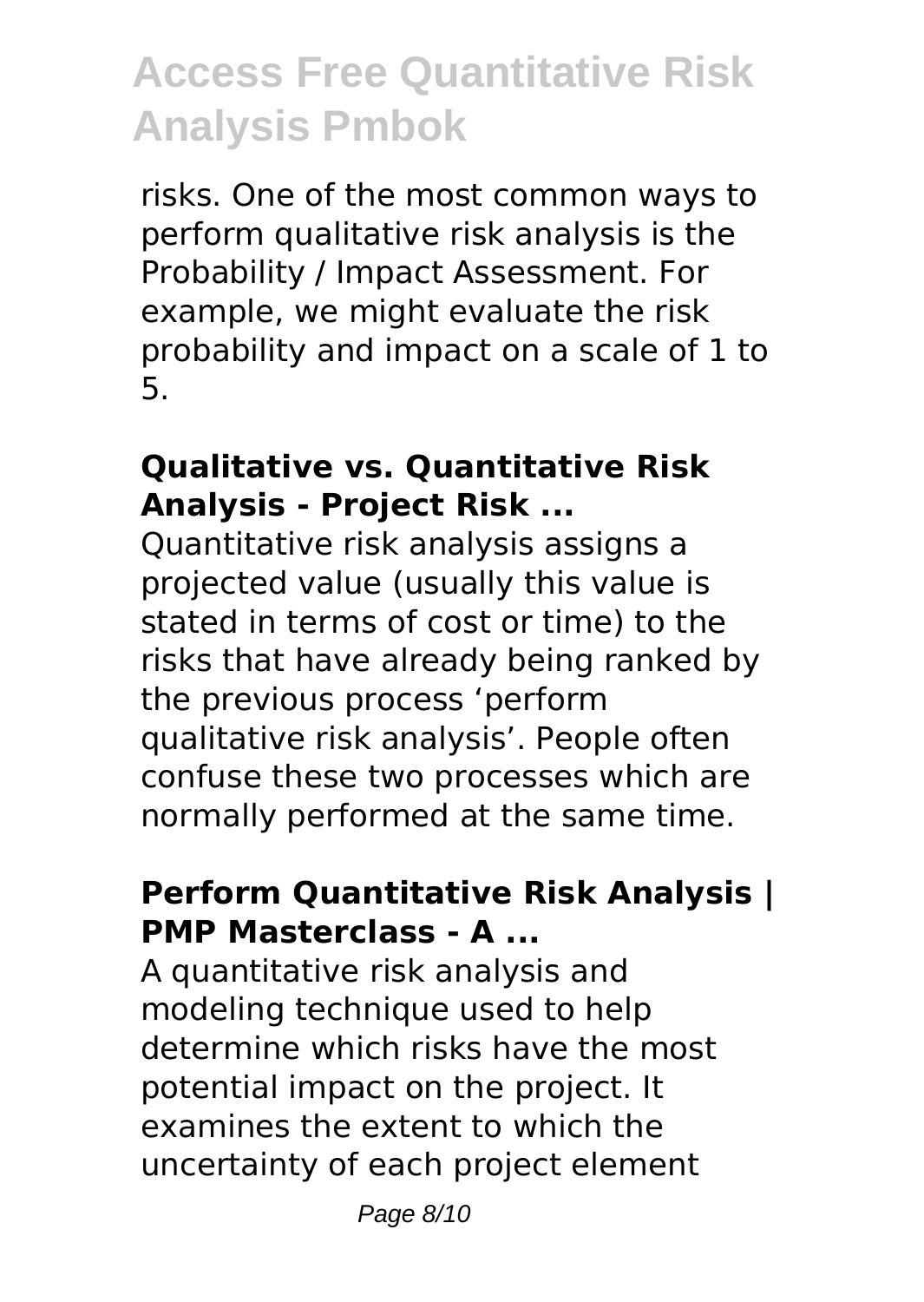affects the objective being examined when all other uncertain elements are held at their baseline values.

### **Quantitative Risk Analysis Scenarios, Modeling, and ...**

Qualitative risk analysis is a subjective tool that use numbers for risk score. For example, if the probability of a risk is 3 and its impact is 4, then the risk score will be 12 (3×4). Risk score is calculated by multiplying the possibility and impact.

### **Difference Between Quantitative and Qualitative Risk Analysis**

Perform Quantitative Risk Analysis is the process of numerically analyzing the effect of identified risks on overall project objectives. The key benefit of this process is that it produces quantitative risk information to support decision making in order to reduce project uncertainty.

## **11.4 Perform Quantitative Risk**

Page 9/10